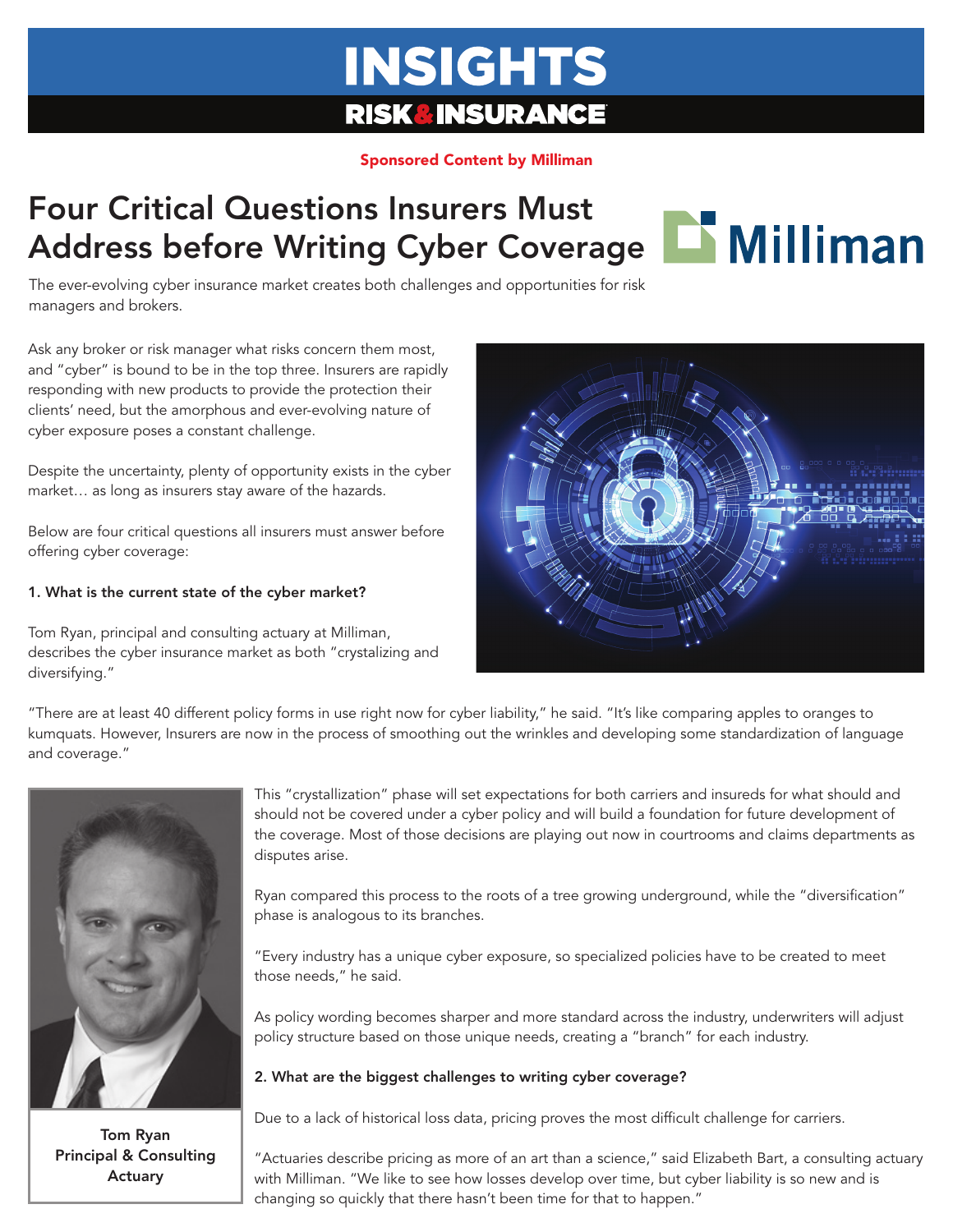Additionally, most companies don't like to disclose when they've had a breach, so it's difficult to build aggregate cyber loss databases for insurers to reference.

Without full disclosure, actuaries are hard-pressed to calculate the total cost of a loss because the estimates can come from multiple departments within the company and vary widely. IT specialists might see the costs associated with enhancing security of internal systems; the public relations team might think of the cost of launching a campaign to defend reputation after a breach; and the legal department might fear the potential of a lawsuit.

"The NAIC and ISO are starting to put together aggregate loss databases for cyber, but it won't be usable for some time," Ryan said. "The NAIC now asks insurers to disclose the number of cyber policies it writes, as well as premiums and losses, but it will take several years for all of that data to reveal meaningful trends."

Potentially massive aggregate risk also complicates efforts to accurately identify and quantify cyber exposure.

"You might be underwriting 30 different companies, but those are not 30 different risks," Ryan said. "If they are all using the same cloud service and it goes down, for example, you could be facing a claim from each insured relating to the same event, creating an astronomical loss."



Elizabeth Bart Consulting Actuary

Fitch Ratings and other agencies expressed concern that cyber insurers are biting off more than they can chew by not accounting for this aggregate risk.

Until more data becomes available, "pricing is based mostly on benchmarking against other carriers, or based on knee-jerk reactions to big breaches at major retailers and health care organizations," Bart said.

"We just looked at a company that was writing \$1 billion in limits and collecting \$2 million in premium," Ryan said. "Is that a good bet?"

Insurers should lean on their actuarial partners to find the best relevant data that most closely matches an insured's business to determine what their exposure is and what policy limits are appropriate.

#### 3. How can insurers help to mitigate the risk of a catastrophic loss?

Insurers benefit by going beyond coverage and offering risk management tools and services to their insureds.

"Some carriers are getting really savvy about cyber. They want to avoid the losses as much as their insureds do," Bart said. "So they get the right people in the right place. The right lawyers, the right PR team, and the right IT vendors."

"We are seeing a lot of experts come into the insurance industry with knowledge of the hardware and software components of internal systems," Ryan said. "They have a better understanding of how hacking happens."

Aside from IT security, experts can also help insureds' train their workforce to spot and prevent less overt attacks, like phishing scams.

"This is increasingly the most common type of attack," Bart said. "Everyone should be trained to spot a fraudulent email."

Carriers can also provide professionals to thoroughly vet an insureds' vendors and determine whether they have too much access to a company's internal systems, and whether that access is secure.

#### 4. What challenges lie ahead for the cyber market?

The burgeoning Internet of Things will complicate cyber risk and insurance as more and more devices become "smart" and connected.

"By 2020, estimates are that there will be 100 billion devices linked up to the internet, and each one is a possible attack target," Ryan said. This interconnectivity will also blur the lines between personal and commercial insurance.

If, for example, a smart home system that links everything from lights to the security system gets hacked, allowing robbers to shut down